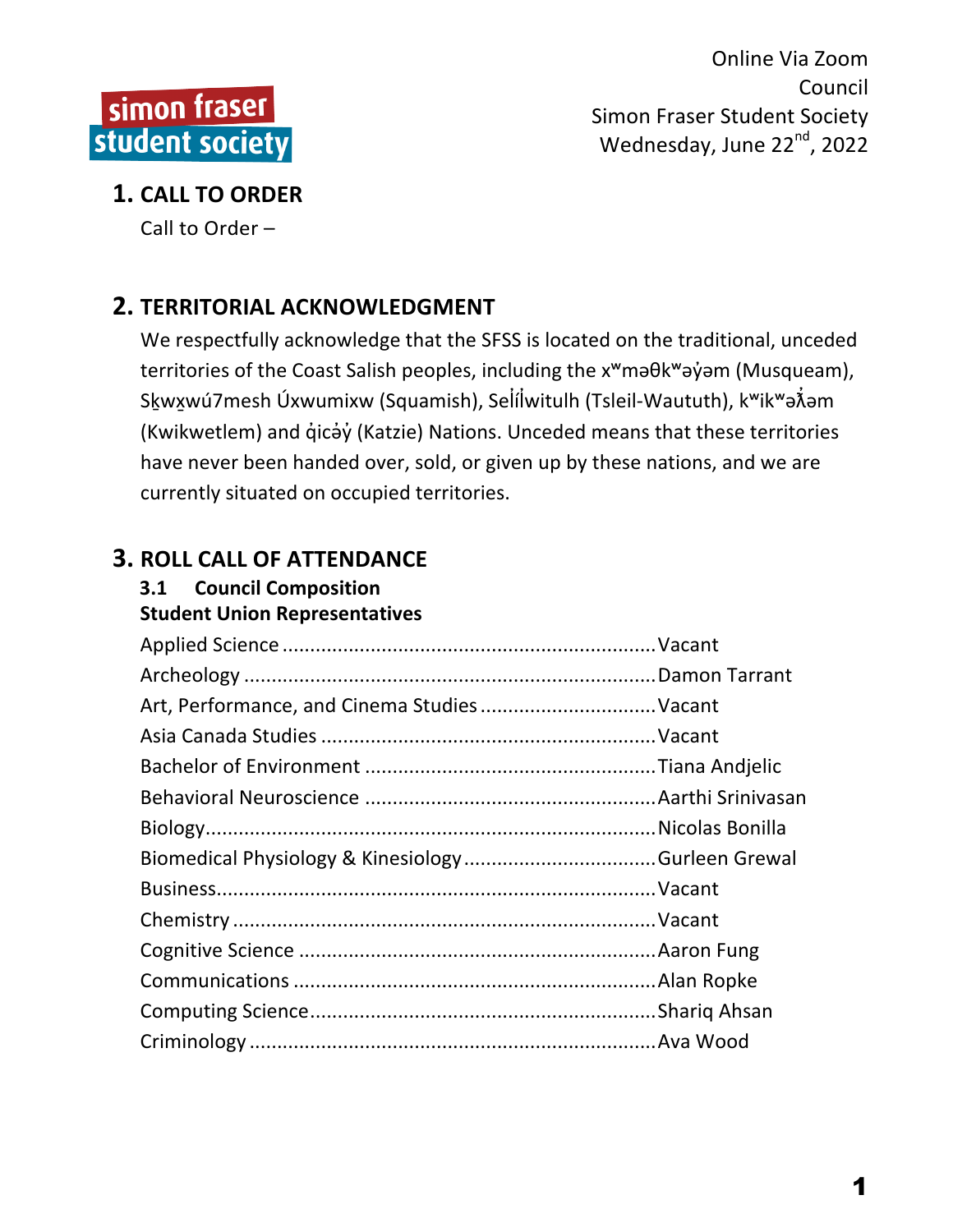# simon fraser<br>student society

Online Via Zoom Council Simon Fraser Student Society Wednesday, June  $22^{nd}$ , 2022

| Faculty of Communications, Arts and Technology Rastko Koprivica |  |
|-----------------------------------------------------------------|--|
|                                                                 |  |
|                                                                 |  |
|                                                                 |  |
|                                                                 |  |
| Gender, Sexuality, and Women's Studies Simran Basra             |  |
|                                                                 |  |
|                                                                 |  |
|                                                                 |  |
|                                                                 |  |
|                                                                 |  |
|                                                                 |  |
|                                                                 |  |
|                                                                 |  |
| International Studies Student Association Sude Guvendik         |  |
|                                                                 |  |
|                                                                 |  |
|                                                                 |  |
|                                                                 |  |
|                                                                 |  |
|                                                                 |  |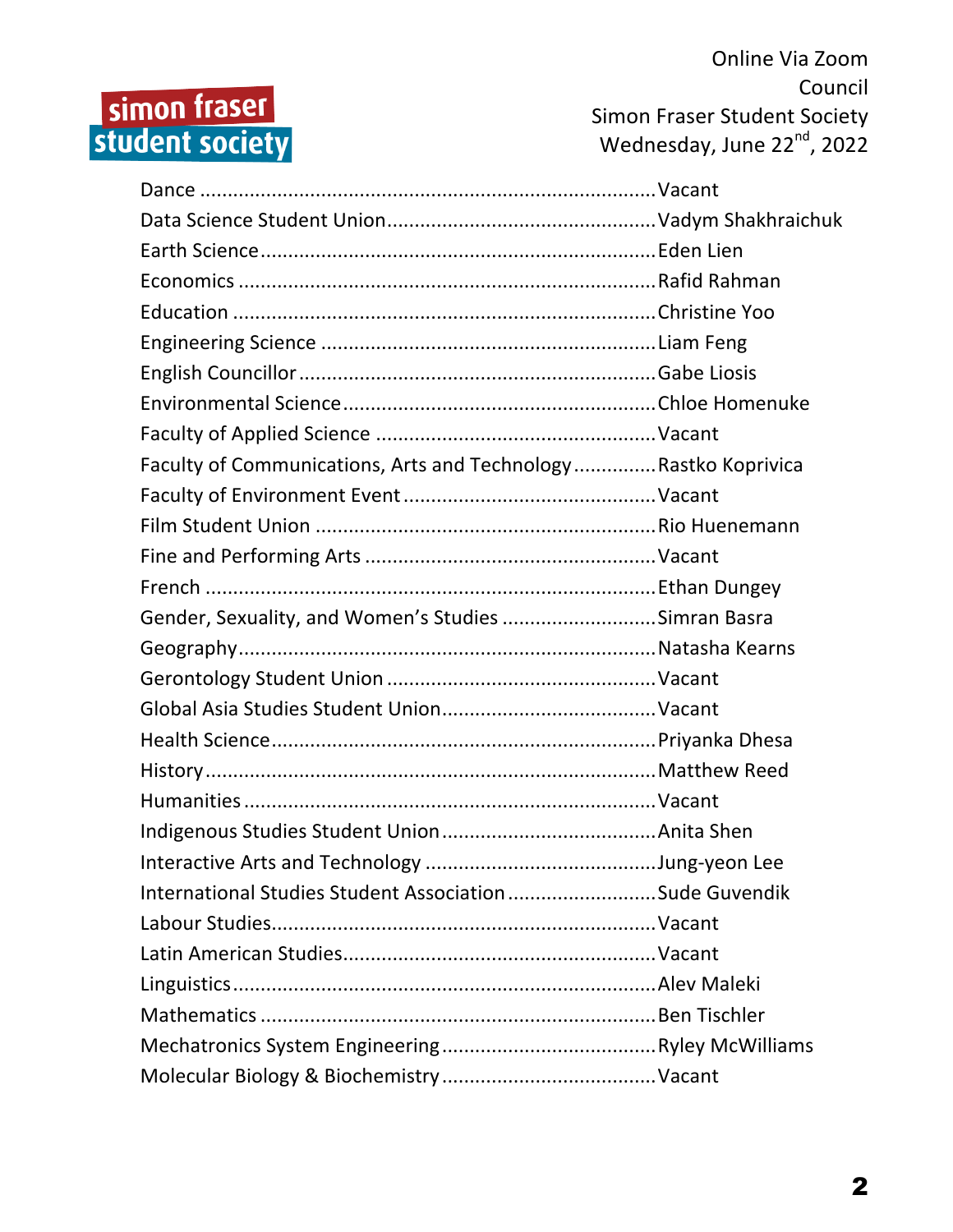# simon fraser<br>student society

Online Via Zoom Council Simon Fraser Student Society Wednesday, June 22<sup>nd</sup>, 2022

| Sustainable Energy Engineering Student Society Mohammad Al-Sheboul |  |
|--------------------------------------------------------------------|--|
|                                                                    |  |
|                                                                    |  |
|                                                                    |  |

## **Constituency Group Representatives**

| Students of Caribbean & African AncestryLinda Chobang |  |
|-------------------------------------------------------|--|
|                                                       |  |

#### **Affiliated Student Groups**

|--|--|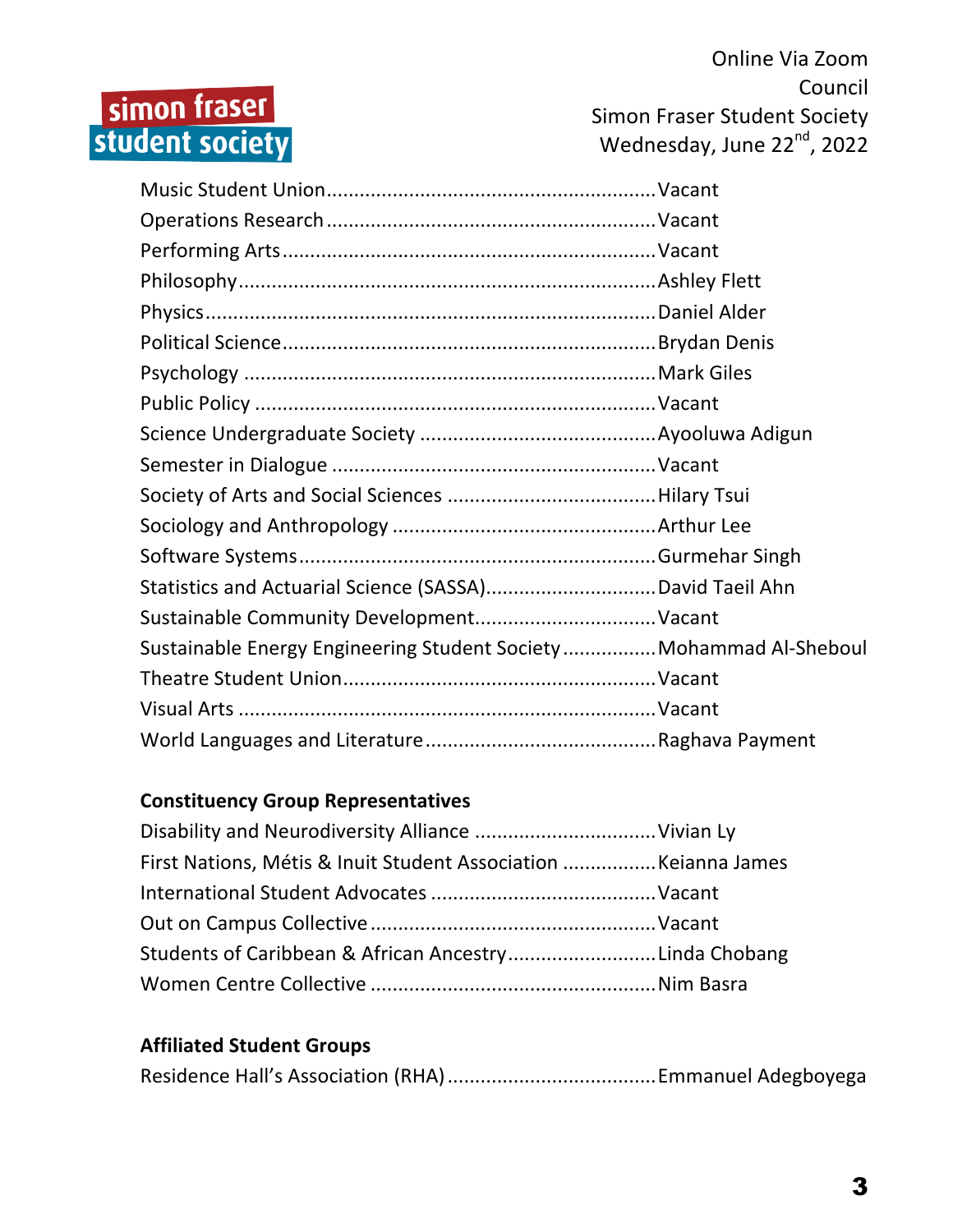

Student Athlete Advisory Committee (SAAC) .......................Vacant

## **SFSS Executive Committee**

| VP Internal and Organizational DevelopmentJudit Nagy |  |
|------------------------------------------------------|--|
|                                                      |  |
|                                                      |  |
|                                                      |  |
|                                                      |  |
|                                                      |  |

## **3.2 Society Staff**

| Policy, Research, Community Affairs Coordinator Beaty Omboga |  |
|--------------------------------------------------------------|--|
|                                                              |  |
|                                                              |  |

| 3.3 Alternates |  |
|----------------|--|
|                |  |

## **3.4 Regrets**

| 3.5 Leave of Absence |  |
|----------------------|--|
|                      |  |

| 3.6 Guests |  |
|------------|--|
|            |  |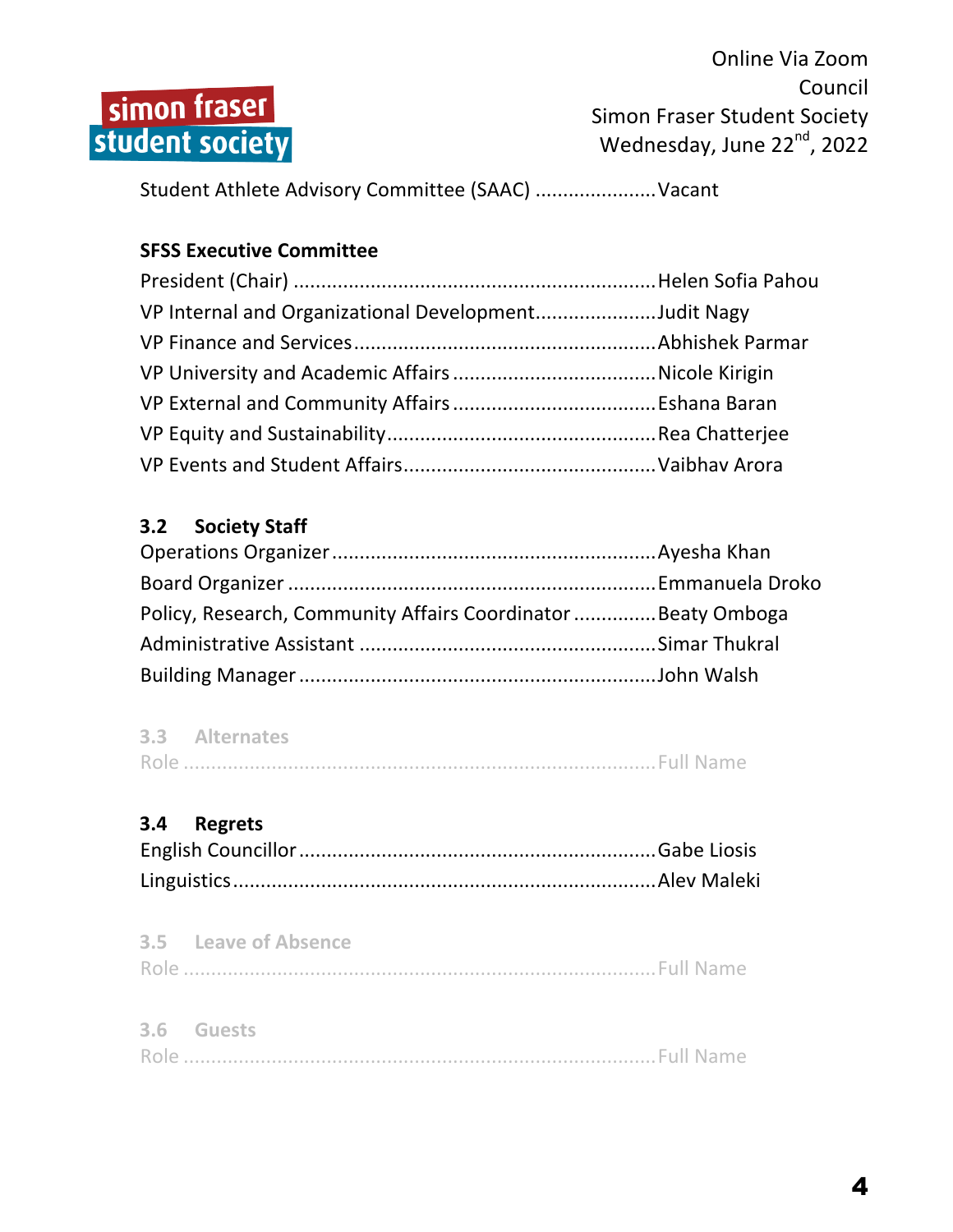

**3.7 Absents** Role ......................................................................................Full Name

## **4. CONSENT AGENDA**

## **4.1 CONSENT AGENDA**

Be it resolved to adopt the consent agenda by unanimous consent.

#### **CARRIED/NOT CARRIED/CARRIED AS AMENDED**

## **4.1.1. MATTERS ARISING FROM THE MINUTES-Council Minutes-MOTION COUNCIL 2022-06-08:01**

Be it resolved to receive and file the following Council minutes:

• Council 2022-06-08

## **4.1.2. MATTERS ARISING FROM THE MINUTES-Committee Minutes-MOTION COUNCIL 2022-06-22:02**

Be it resolved to receive and file the following Committee minutes:

- AC 2022-02-17
- EXEC 2022-04-19
- EXEC 2022-06-03
- GOV 2022-03-15
- $\cdot$  GOV 2022-05-23
- OCEO 2022-06-09
- OCEO 2022-06-15
- $\cdot$  FCAC 2022-06-14

## **4.1.3. RATIFICATION OF REGRETS-MOTION COUNCIL 2022-06-22:03 SUBMITTED BY: President "Helen Sofia Pahou"**

Be it resolved to ratify the regrets from English Councillor "Gabe Liosis" due to a work event and Linguistic Councillor "Alev Maleki" due to their exam.

## **5. ADOPTION OF THE AGENDA**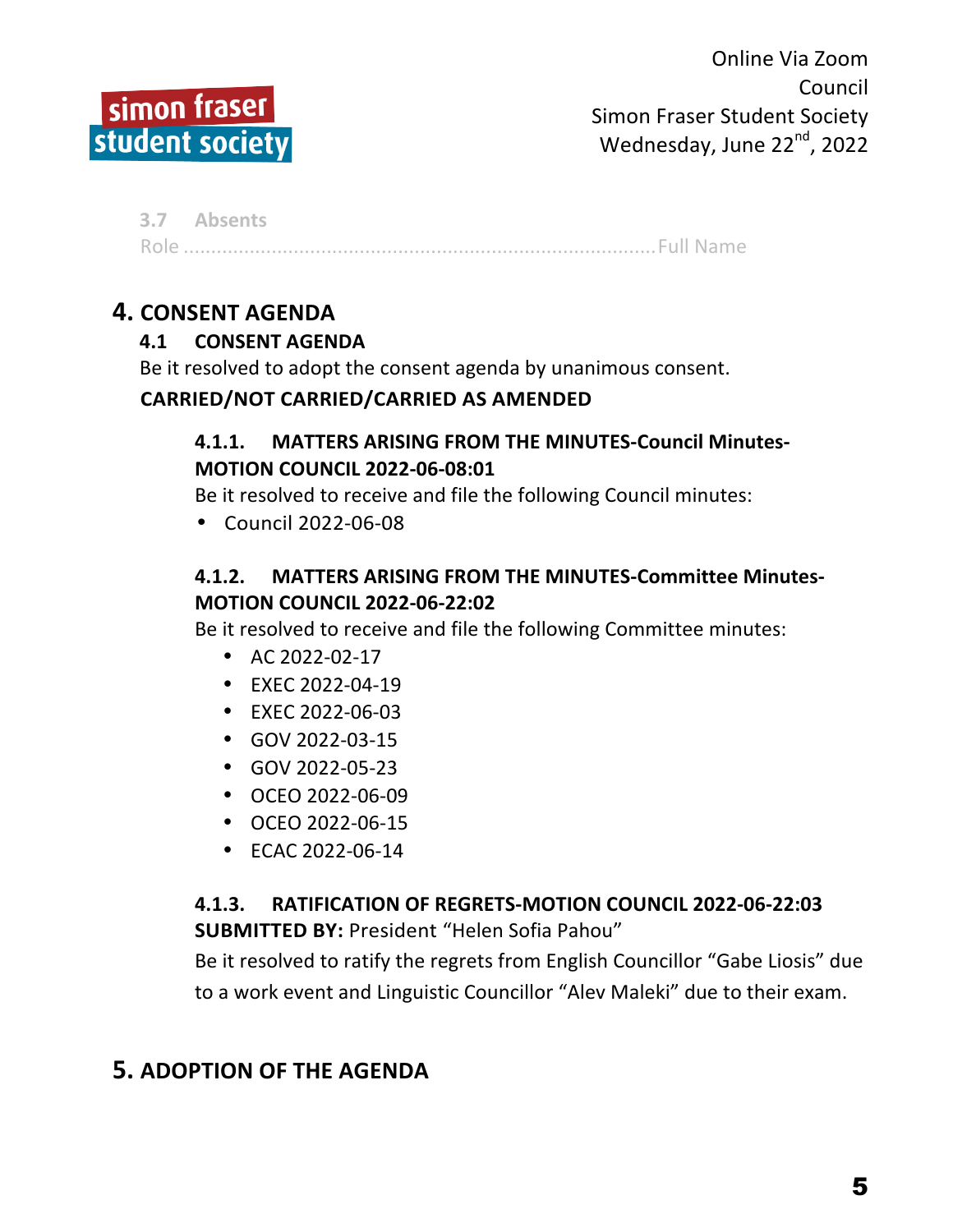

#### **5.1 MOTION COUNCIL 2022-06-22:04**

#### **Mover / Seconder**

Be it resolved to adopt the agenda as presented.

## **CARRIED/NOT CARRIED/CARRIED AS AMENDED**

## **6. PRESENTATION**

#### **6.1 Budget 2023 Consultation Process SUBMITTED BY:** VP External and Community Affairs "Eshana Baran" **ATTACHMENT:**

## **6.2 Labour Notes Conference**

**SUBMITTED BY:** VP External and Community Affairs "Eshana Baran" **ATTACHMENT:**

## **6.3 SFU Bridging for Future Initiative**

**PRESENTED BY:** Sociology and Anthropology "Arthur Lee" **ATTACHMENTS:** SFU Bridging for Future Initiative.pdf

## **7. REPORTS FROM COMMITTEES**

- **7.1 Executive Committee Report**
- **7.2 CCBC Report**

•

## **8. NEW BUSINESS**

**8.1 Suspension of Policy PM-1.2 – MOTION COUNCIL 2022-06-22:05 SUBMITTED BY:** VP Internal and Organizational Development "Judit Nagy" ATTACHMENT: Time-Sensitive R-9 and SO-22 Changes.pdf **Mover / Seconder**

Whereas PM-1.2 sets out rules on how policy is notified and changed;

Whereas a time sensitive situation has come up surrounding the amendment of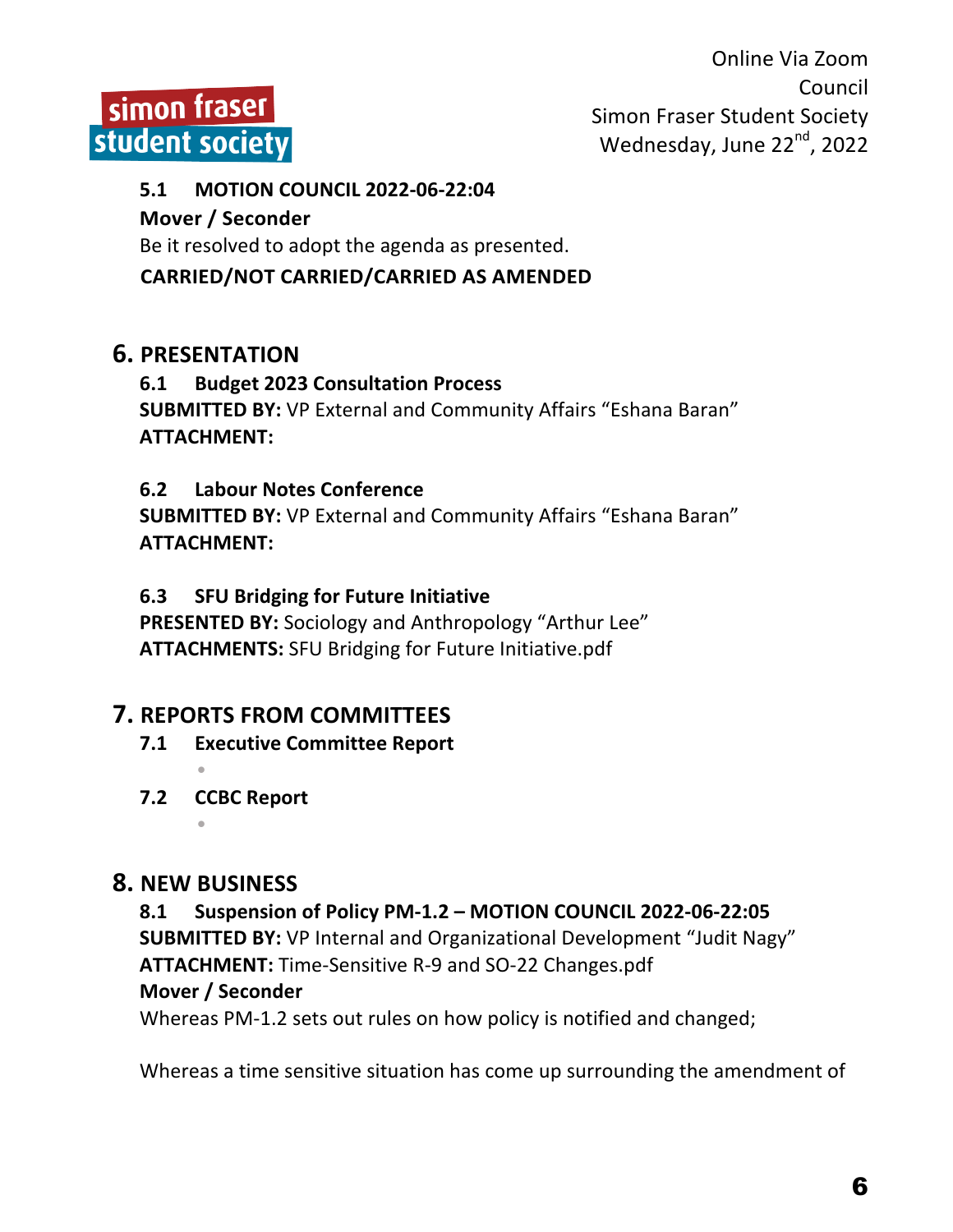

old policies, to allow for CCBC to Continue its work expeditiously;

Be it resolved that Council suspend PM-1.2 to take up the motion listed in the document titled "Time-Sensitive R-9 and SO-22 Changes".

#### **CARRIED /NOT CARRIED/CARRIED AS AMENDED**

#### **8.2 Nominating Committee Election- MOTION COUNCIL 2022-06-22:06 SUBMITTED BY:** VP Internal and Organizational Development "Judit Nagy" **Mover / Seconder**

Be it resolved to elect Councillor(s) A and B to Nominating committee for the council terms of 2022-2023.

## **CARRIED /NOT CARRIED/CARRIED AS AMENDED**

#### **8.3 Vancouver Campus Committee Election- MOTION COUNCIL 2022-06-22:07 SUBMITTED BY:** VP Internal and Organizational Development "Judit Nagy" **Mover / Seconder**

Be it resolved to elect Councillor(s) A, B, C, and D to serve on the Vancouver Campus Committee for the council terms of 2022-2023.

#### **CARRIED /NOT CARRIED/CARRIED AS AMENDED**

#### **8.4 SFU Bridging for Future Initative- MOTION COUNCIL 2022-06-22:08**

**SUBMITTED BY:** Sociology and Anthropology "Arthur Lee" **ATTACHMENTS: Motion for Council June 22,2022.docx** 

#### **Mover / Seconder**

Whereas the ongoing Ukrainian conflict have a continued impact towards Ukrainian SFU students and other affected parties on SFU community at large;

Whereas Ukraine remains to be under siege from an unprovoked attack from Russia since February 2021;

Whereas the SFSS has adopted an issues policy declaring its opposition to all forms of racism, colonialism, imperialism, and oppression;

Be it resolved to task VP Finance to investigate access to funding to Ukrainian and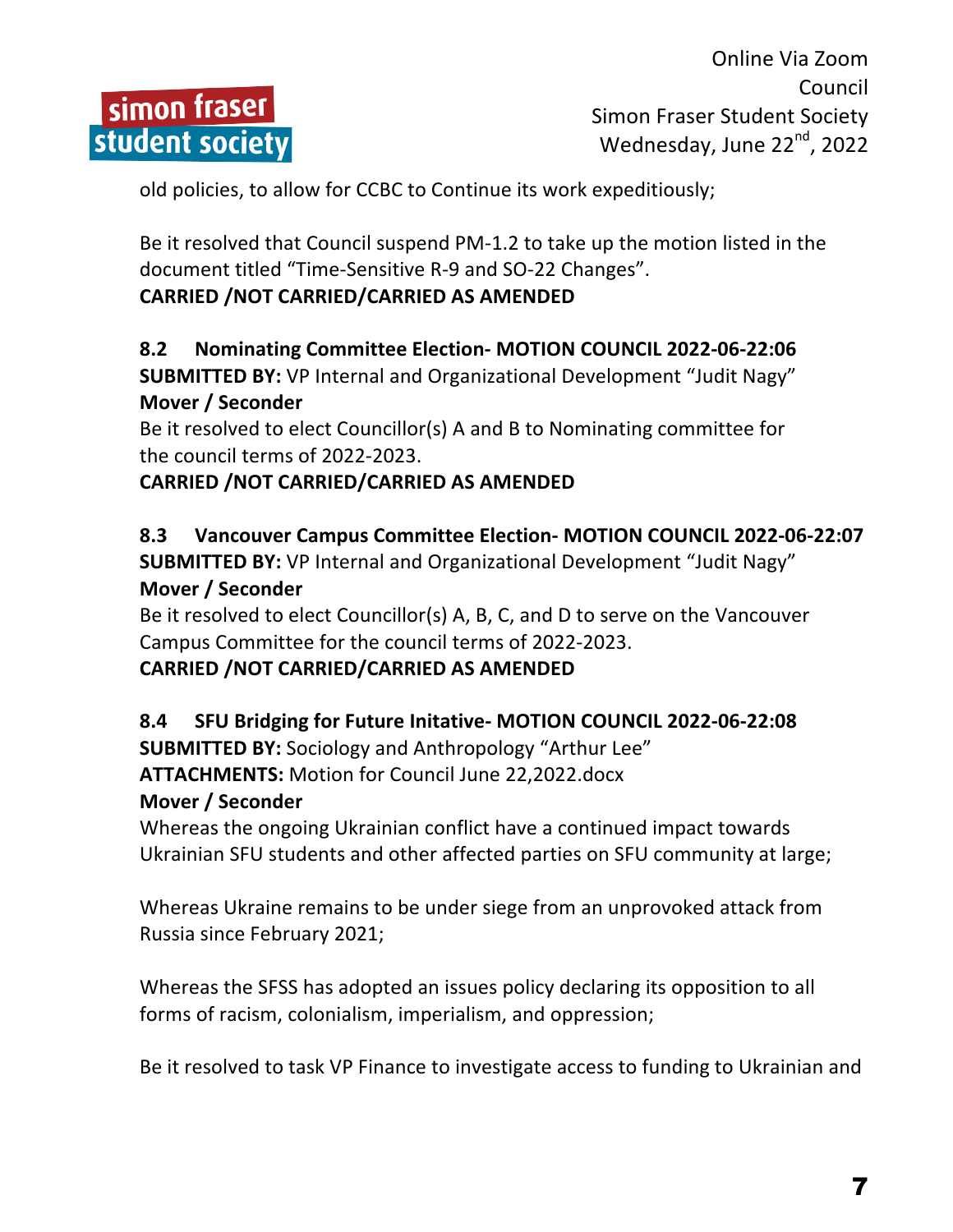

Russian students in SFU;

Be it further resolved for council to task University and Academic Affairs Committee to strike a working group to gather and evaluate any information involving Ukrainian Students Supports and report back to Council;

Be it further resolved to task Arthur Lee, Ryley McWilliams, Hilary Tsui, Judit Nagy, and Ashley Flett to the working group.

## **CARRIED /NOT CARRIED/CARRIED AS AMENDED**

**8.5 - MOTION COUNCIL 2022-06-22: # SUBMITTED BY: Mover / Seconder** Whereas Be it resolved to **CARRIED /NOT CARRIED/CARRIED AS AMENDED** 

## **9. DISCUSSION ITEMS**

**9.1 Concerns about Retaliate Actions from SFU amidst Confidential Complaints letter. SUBMITTED BY:** VP Equity and Sustainability "Rea Chatterjee" **BLURB: ATTACHMENT:**

## **9.2 Update Group Mailing List**

**SUBMITTED BY:** VP Internal and Organizational Development "Judit Nagy" **BLURB:** After previous discussions from the last council meeting, updates on the status of getting unions access to their membership mailing lists.

**10. 30 MINUTES Q&A**

•

# **11. IN-CAMERA**